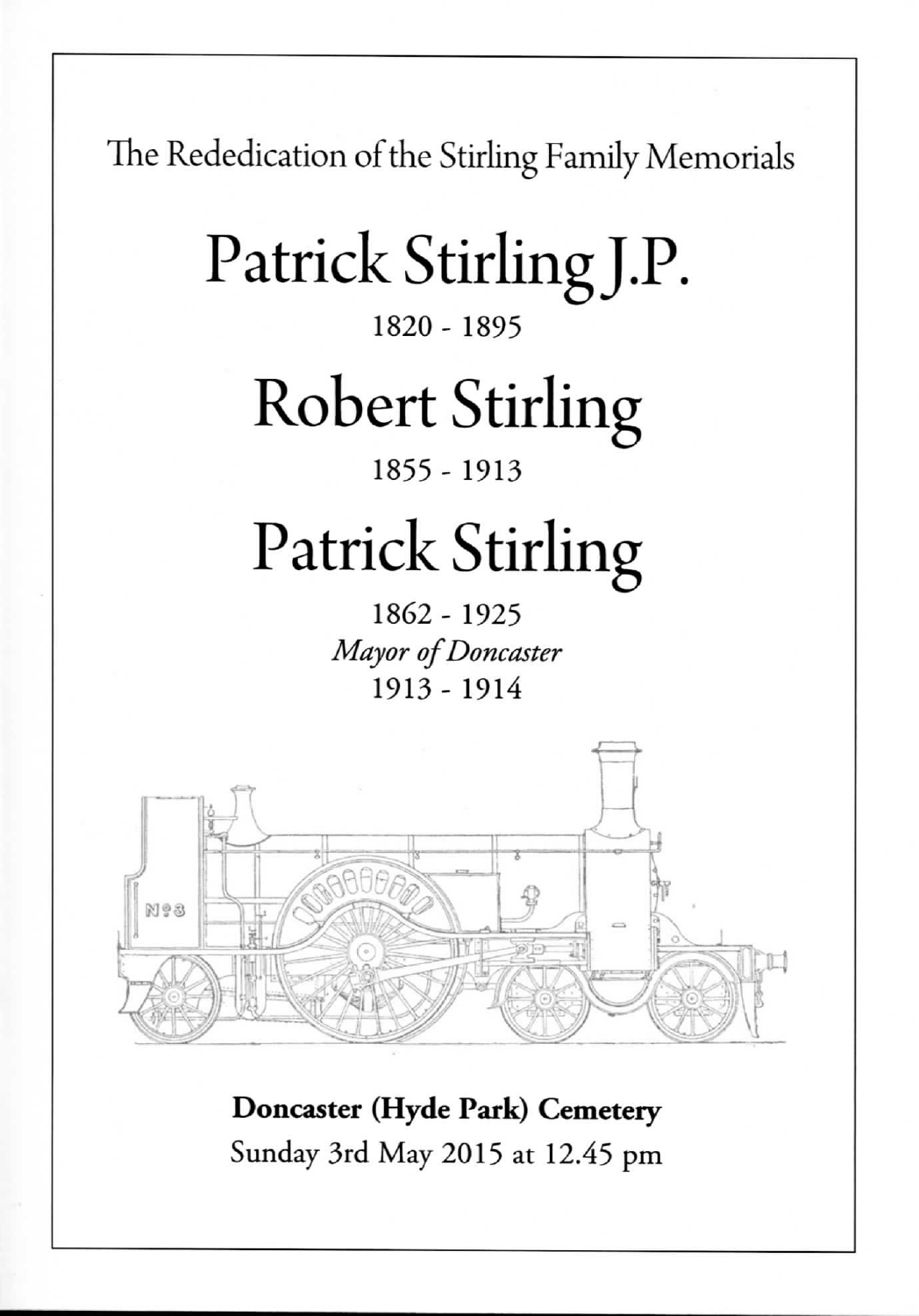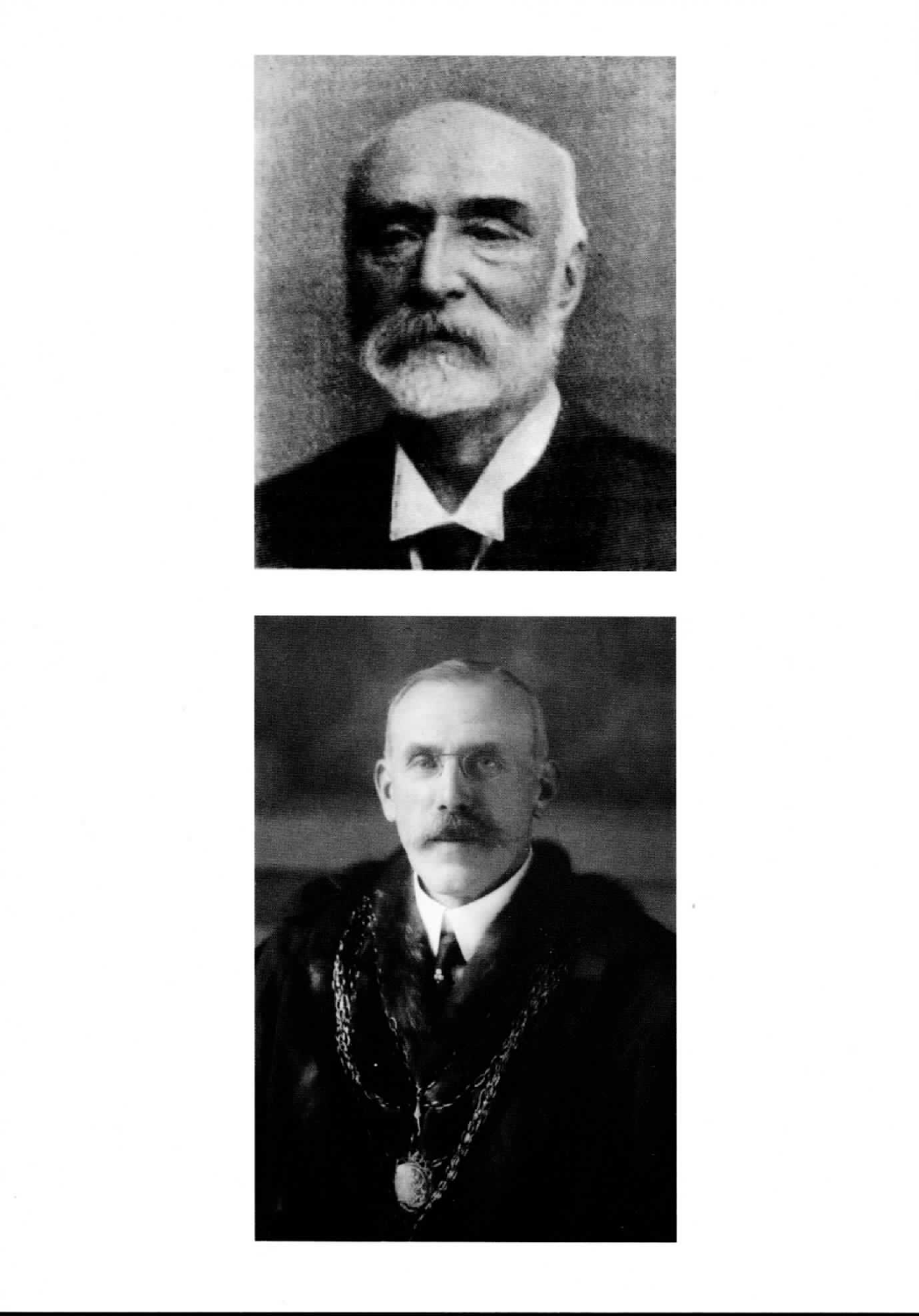

**REDEDICATION SERVICE CONDUCTED BY REVEREND RICHARD COOK, RAILWAY CHAPLAIN**